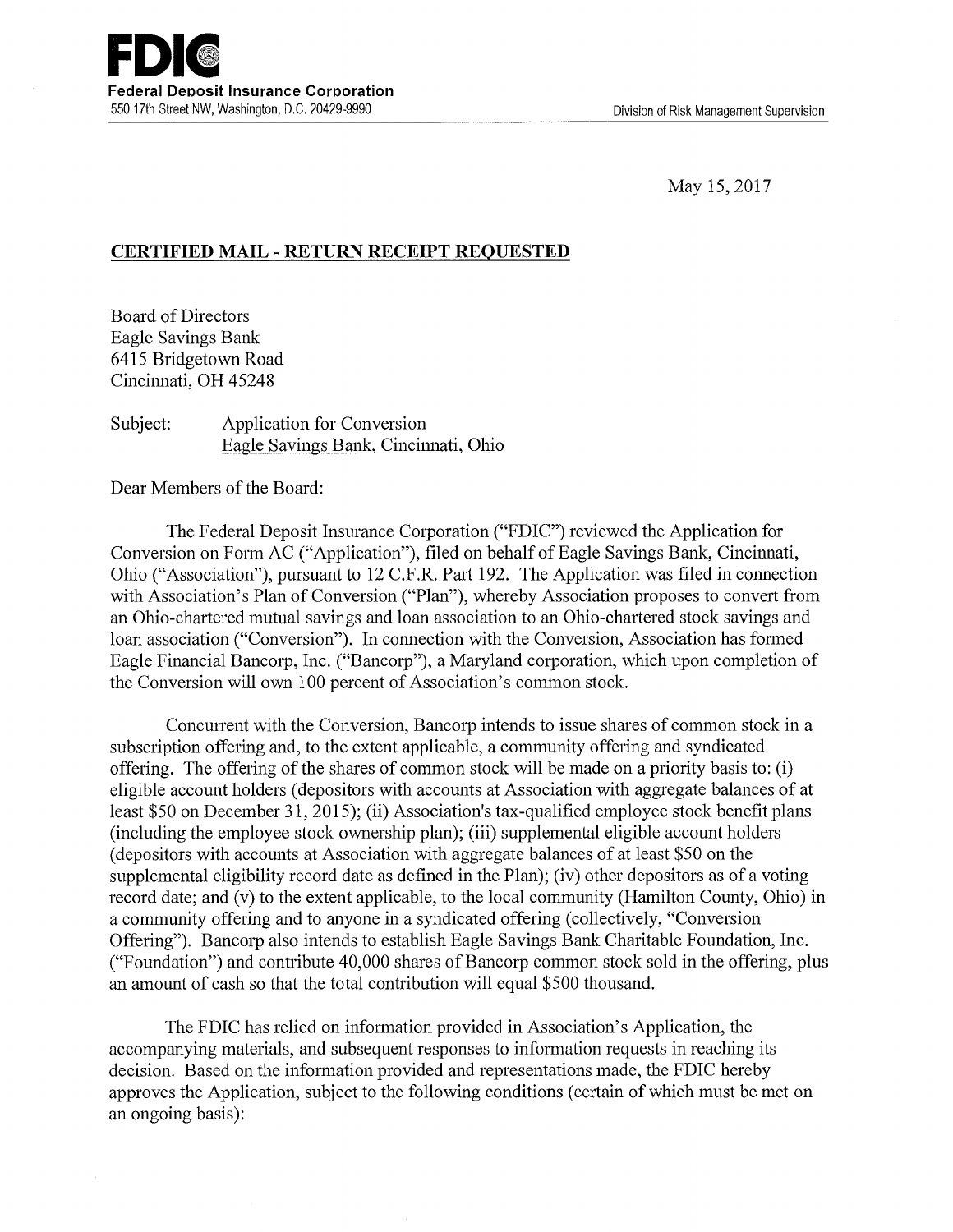- 1. Association must provide written evidence that the Conversion was approved by the affirmative vote of at least a majority of the votes eligible to be cast at a meeting of Association's depositors.
- 2. Association must submit copies of all final disclosure materials to the FDIC's Division of Risk Management Supervision, Accounting and Securities Disclosure Section, 550 17<sup>th</sup> Street, N.W., Washington, D.C. 20429.
- 3. Association must advise the FDIC of the results of the Conversion Offering (and the community offering and syndicated offering, as applicable), and deliver an updated appraisal that:
	- a. Takes the results of the Conversion Offering into account,
	- b. Discusses any material events or changes during the subscription period, and
	- c. Explains any securities purchase orders that may have been rejected.
- 4. Association must provide written evidence that all necessary final approvals regarding the Conversion have been obtained from the appropriate Federal and state authorities.
- 5. During the three-year period after the close of the Conversion Offering, Association must operate within the parameters set forth in the business plan submitted with the Application, including the financial projections therein, and must notify and receive prior written approval from the FDIC Chicago Regional Director of any proposed material deviation or material change from the business plan, as updated (including, but not limited to, any merger, acquisition or business combination involving Association) at least 60 days before consummating such change.
- 6. Association must notify the FDIC Chicago Regional Director of any plans to establish a loan production office at least 60 days prior to opening the facility.
- 7. During the three-year period after the close of the Conversion Offering, Association must not make any distributions of capital to Bancorp, including cash dividends or any other retirement or return of capital, except in accordance with applicable laws and regulations, without the prior written approval of the FDIC Chicago Regional Director, if such action would cause Association's leverage and total capital ratios to fall below 8.0 percent and 12.0 percent, respectively.
- 8. During the twelve-month period after the close of the Conversion Offering, Bancorp must not declare any distributions of capital to shareholders, including cash dividends or any other retirement or return of capital, except with the written approval of the Federal Reserve Bank of Cleveland.
- 9. Prior to a repurchase of shares by Bancorp within the first year after the close of the Conversion Offering, Association shall provide written notification to the FDIC Chicago Regional Office and provide copies of all documents filed with other regulators.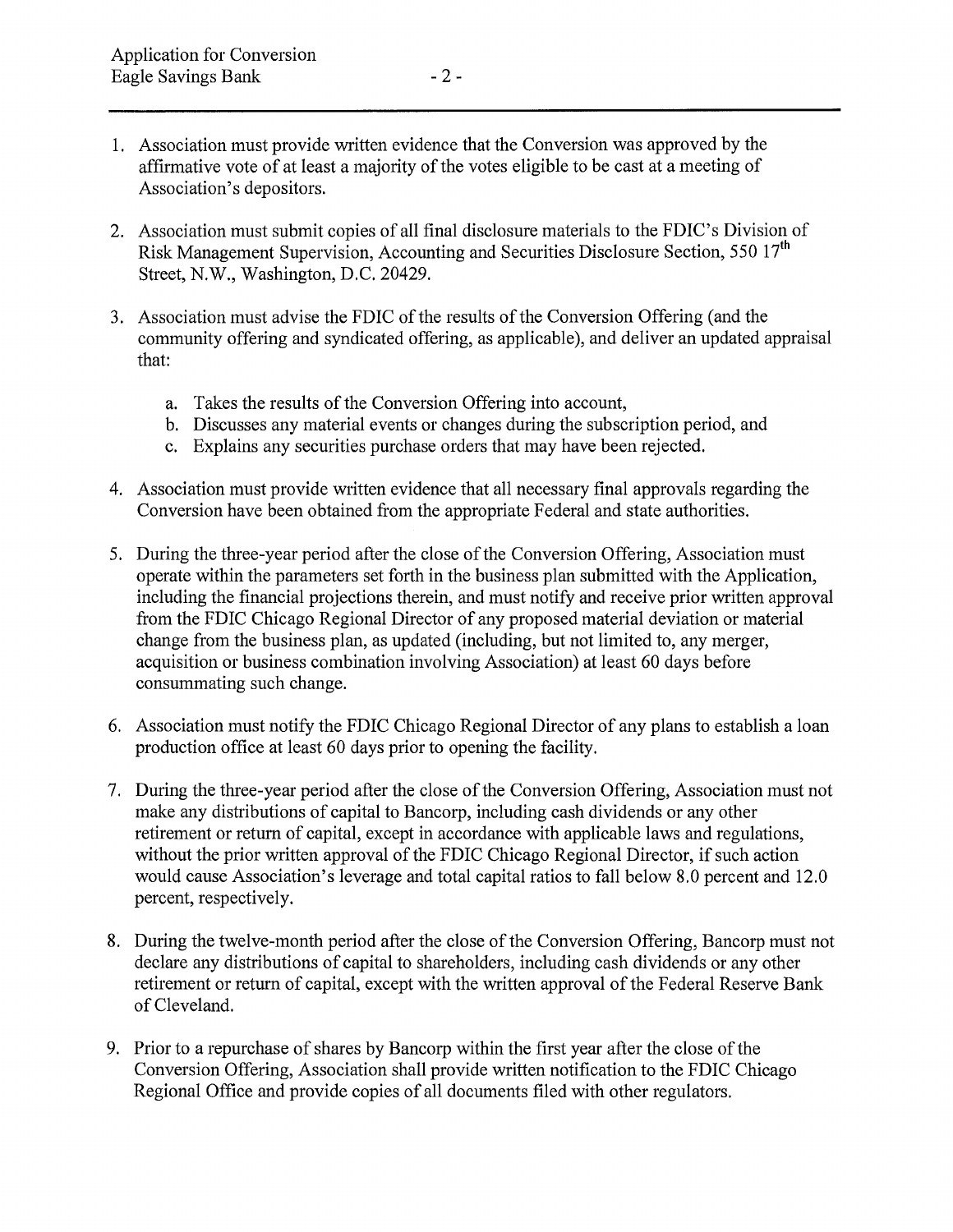- 10. During the three-year period after the close of the Conversion Offering, shares issued to directors and executive officers ("insiders") in the Conversion Offering are restricted from resale without the prior approval of the FDIC Chicago Regional Director, except that: (1) in the event of the death of an insider, the successor in interest may sell the shares without such prior approval; (2) if the insider is no longer employed by or a trustee or director of Association or Bancorp, he or she may sell the shares without such prior approval; and (3) the insider may transfer the shares to his or her lineal descendant(s) or spouse, or into a trust or retirement vehicle for the benefit of the insider or such descendants and spouse without such prior approval.
- 11. Association and Bancorp must ensure that any stock option or recognition and retention plan (collectively, "Stock Benefit Plans") established or maintained during the three-year period after the close of the Conversion Offering will include provisions that comport with the following:
	- a. The duration of rights granted under the Stock Benefit Plans must be limited, and in no event shall the exercise period exceed ten years;
	- b. In accordance with applicable regulations, if the Stock Benefit Plans are adopted by shareholders within the first year after the close of the Conversion Offering, the rights must vest on an equal basis over a period of not less than five years. If the Stock Benefit Plans are adopted more than one year but less than three years after the close of the Conversion Offering, the rights must vest on an equal basis over a period of not less than three years following establishment of the Stock Benefit Plans in order to encourage the recipient to remain involved in Association;
	- c. Rights granted must not be transferable by the participant;
	- d. The exercise price of stock rights must not be less than the fair market value of the stock at the time that the rights are granted;
	- e. Rights under the Stock Benefit Plans must be exercised or expire within a reasonable time after termination or separation as an active officer, employee, or director; and
	- f. The Stock Benefit Plans must contain a provision allowing the primary federal regulator to direct the institution to require plan participants to exercise or forfeit their stock rights.
- 12. The Foundation's Board of Directors commits to the following oversight provisions:
	- a. Bancorp common stock held by Foundation must be voted in the same ratio as the shares voted on each proposal considered by the shareholders;
	- b. Foundation will be subject to examination by the FDIC and must comply with all supervisory directives imposed by the FDIC;
	- c. Foundation must operate in accordance with written policies adopted by its Board of Directors, including the adoption of a conflict of interest policy acceptable to the FDIC;
	- d. Foundation must not engage in self-dealing, and must comply with all laws necessary to maintain its tax-exempt status under the Internal Revenue Code;
	- e. Foundation must provide to the FDIC Chicago Regional Office within six months immediately following the date of the Conversion Offering, a three-year operating